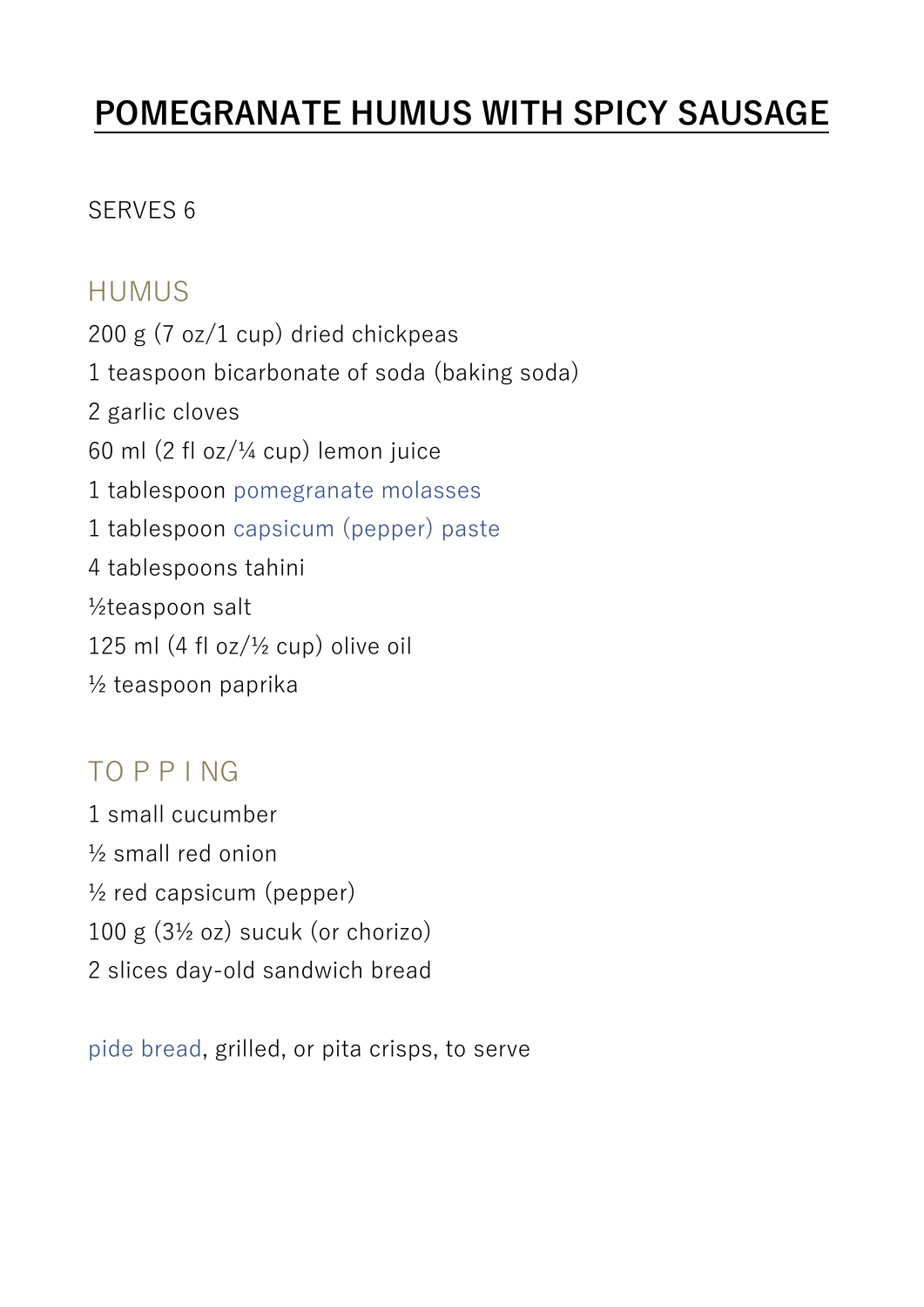Put the chickpeas in a saucepan, cover with water and bring to the boil over high heat. Boil for 1

minute, and then strain. Put the chickpeas in a bowl with the bicar-

bonate of soda, cover with water

and soak overnight.

Strain the chickpeas and rinse under cold running water for 5 minutes. Transfer to a saucepan, cover

with plenty of water, and bring to the boil over medium heat. Cook for 1½ hours until the chickpeas

are soft enough to mash with your fingers. Put the cooked chickpeas in a food processor and blend

into a smooth paste. Finely crush the garlic and stir into the chickpea paste. Add the lemon juice,

pomegranate molasses, capsicum paste, tahini, salt, olive oil and paprika and blend into a smooth

purée. Spoon the humus into a bowl.

Peel the cucumber and finely chop. Finely chop the onion. Slice the red capsicum, remove the seeds

and stalk, and finely chop. Chop the sucuk very finely. Chop the dayold bread into small cubes.

Put the sucuk in a small frying pan over low heat and bring to a simmer, then cook until the fat begins

to sizzle and emerge. Add the bread cubes and capsicum, and cook for 2 minutes until crisp. Remove

the sucuk, bread and capsicum from the pan and mix with the cucumber and red onion.

Using a spoon, swirl the humus so it looks like a whirlpool, and then scatter the sucuk mixture into the

swirls. Serve the bowl of humus with grilled pide or pita crisps.